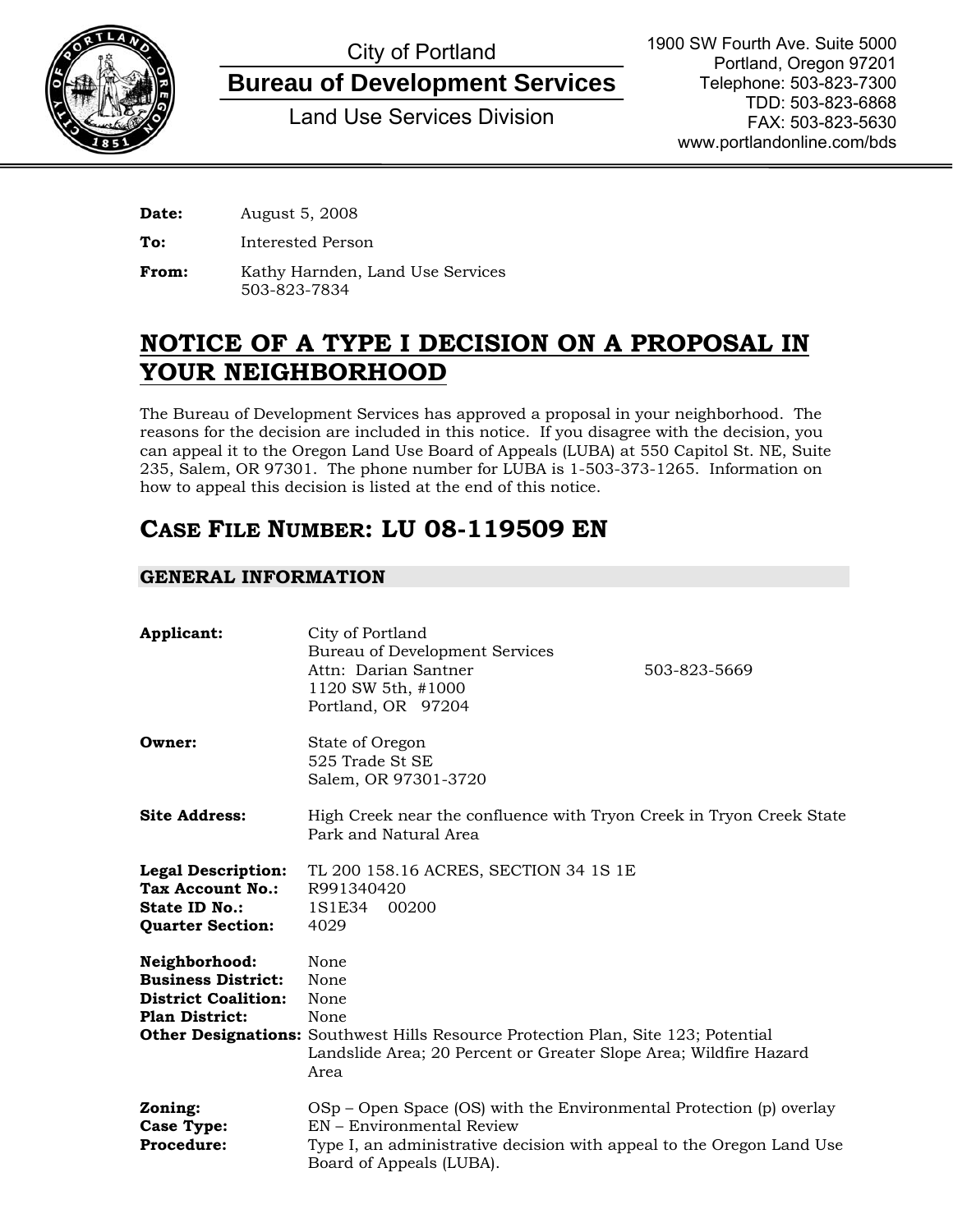#### **Proposal:**

The Bureau of Environmental Services proposes to restore a 65-foot long segment of High Creek by replacing a culvert crossing over the Creek with a channel-spanning bridge and restructuring and enhancing the stream channel to a more natural state. The goals of the project are to improve fish and wildlife habitat, water quality, and channel stability. The Creek restoration will enhance the ecologically connected riparian confluence area of High Creek and Tryon Creek and their associated floodplains by providing high quality fish and wildlife habitat.

The culvert removal and stream restoration project will reclaim and restore 65 linear feet of fish bearing habitat in High Creek. This restoration of stream habitat will increase the amount of rearing and refuge habitat available to native steelhead, rainbow, and cutthroat trout and possibly Coho Salmon in the future. Bank restoration will both strengthen and stabilize stream banks, as well as provide enhanced riparian habitat for upland species. The new 6-foot wide by 15-foot long bridge will completely span the restored banks, above the creek's ordinary high water marks.

Wood, gravel and rock will be placed in the new channel to restore the streambed and banks once the culvert, and fill materials from around the culvert, are removed. Stream banks will be stabilized by placement of biodegradable coir material. During construction, the small summer stream will be diverted around the construction site by way of a hose (due to low volume summer flows). Wood and gravel will be strategically placed to provide fish habitat and bank stabilization. Two meander bends will be created and the new bed and banks will be lined with geotextile fabric, creating coir-wrapped soil "pillows," and revegetated with native species to enhance stability and habitat. Invasive species will be removed from the disturbance area and the entire disturbance area will be replanted with trees, shrubs and groundcovers.

Although this proposal meets the definition of a resource enhancement project, it does not meet some of the Resource Enhancement Project Standards that require no excavation, fill, or other construction activity in a water body and that do not include bridges in the types of allowed structures. Therefore, the proposal is subject to Environmental Review.

#### **Relevant Approval Criteria:**

To be approved, this proposal must comply with the approval criteria of Title 33. The relevant approval criteria are:

#### **33.430.250.B Resource enhancement projects**

#### **PUBLIC REVIEW COMMENTS**

**Agency Review:** A Notice of Proposal in your Neighborhood was mailed on **July 2, 2008**. The following listed Bureaus have responded with no substantive issues or concerns about the proposal:

- Bureau of Environmental Services
- Bureau of Transportation Engineering
- Water Bureau
- Fire Bureau
- Bureau of Parks-Forestry Division

Site Development responded that a Site Development permit will not be required because the work will be approved by the BES Chief Engineer (24.10.070.A). However, BES is responsible for complying with any applicable flood zone regulations and, the project area meets the criteria specified in City Code 10.30.030 as a Special Site with additional requirements for erosion, sediment and pollution control. Please see Exhibit E.2 for additional details.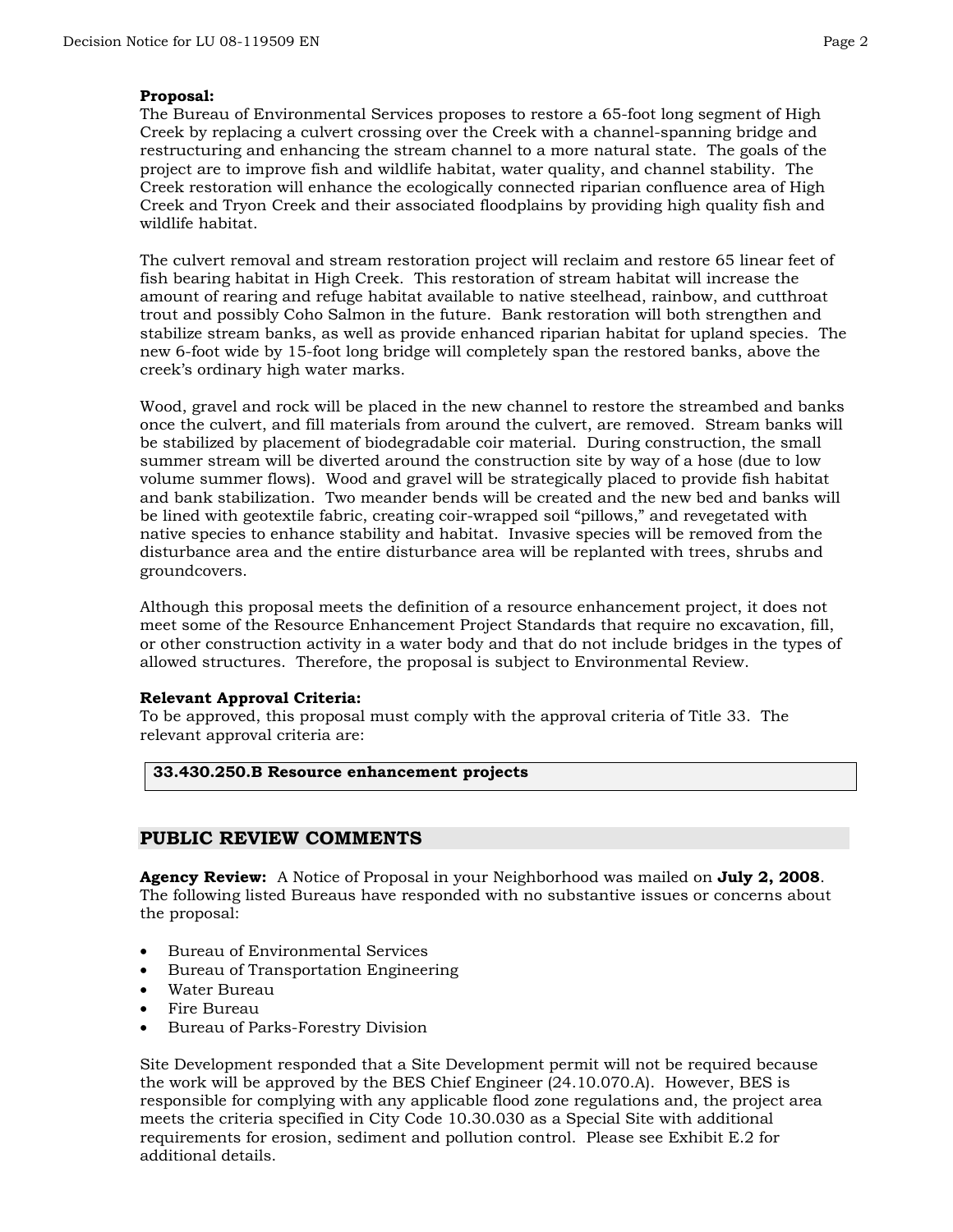**Neighborhood Review:** A Notice of Proposal in Your Neighborhood was mailed on **July 2, 2008**. No written responses have been received from either the Neighborhood Association or notified property owners in response to the proposal.

#### **SITE INFORMATION**

**Site and Vicinity:** The High Creek bridge and enhancement site is located in Tryon Creek State Park near the High Creek confluence with Tryon Creek. Tryon Creek State Park is a 641-acre natural day-use park located between Portland and the City of Lake Oswego. Residential development surrounds the Park. SW Terwilliger Boulevard borders the Park to the east and numerous local streets and residential development border the site to the west. The Park is dominated by the V-shaped canyon of Tryon Creek, formed by the east slope of Mt. Sylvania and west slope of Palatine Hill. The canyon was logged in the 1880's and has regrown naturally into a mixed stand of red alder, Douglas fir, bigleaf maple and Western red cedar. The forest is comprised of approximately 70 percent conifers and less than 30 percent deciduous trees.

High Creek flows from the upper northeast side of the Park near Terwilliger Boulevard, to the southwest, where it joins Tryon Creek near the west border of the Park. Neither High Creek nor Tryon Creek has a FEMA-designated 100-year floodplain.

The High Creek culvert to be removed is located approximately 50 feet east the creek's confluence with Tryon Creek. The culvert provides a creek crossing for the Middle Creek recreation trail through the area.

**Zoning:** The Open Space base zone is intended to preserve public and private open and natural areas to provide opportunities for outdoor recreation and a contrast to the built environment, preserve scenic qualities and the capacity and water quality of the stormwater drainage system, and to protect sensitive or fragile environmental areas. Because no new uses are proposed within the OS zone, the provisions of the zone do not apply to this proposal. The OS zone regulations are therefore not addressed through this Environmental Review.

Environmental overlay zones protect environmental resources and functional values that have been identified by the City as providing benefits to the public. The environmental regulations encourage flexibility and innovation in site planning and provide for development that is carefully designed to preserve the site's protected resources. They protect the most important environmental features and resources while allowing environmentally sensitive urban development where resources are less significant. The purpose of this land use review is to ensure compliance with the regulations of the environmental zones.

**Land Use History:** City records indicate that prior land use reviews include the following:

- LU\_02-135752 EN to construct a 900 square-foot, general-purpose/classroom addition to the existing Tryon Creek Nature Center building and review an unauthorized removal of two native trees.
- LU\_07-109481 EN to improve approximately two miles of native trout and lamprey habitat by placing fifteen brush check-dams in several Tryon Creek tributaries to improve water quality and decrease source sediment.

**Environmental Resources:** The application of the environmental overlay zones is based on detailed studies that have been carried out within ten separate areas of the City. Environmental resources and functional values present in environmental zones are described in environmental inventory reports for these study areas.

The site is located in the *Southwest Hills Resource Protection Plan* as Resource Site 123, Tryon Creek State Park. Resource Site 123 received a wildlife habitat score of 86, the highest score in the planning area. Tryon Creek, the principle drainage, its tributaries and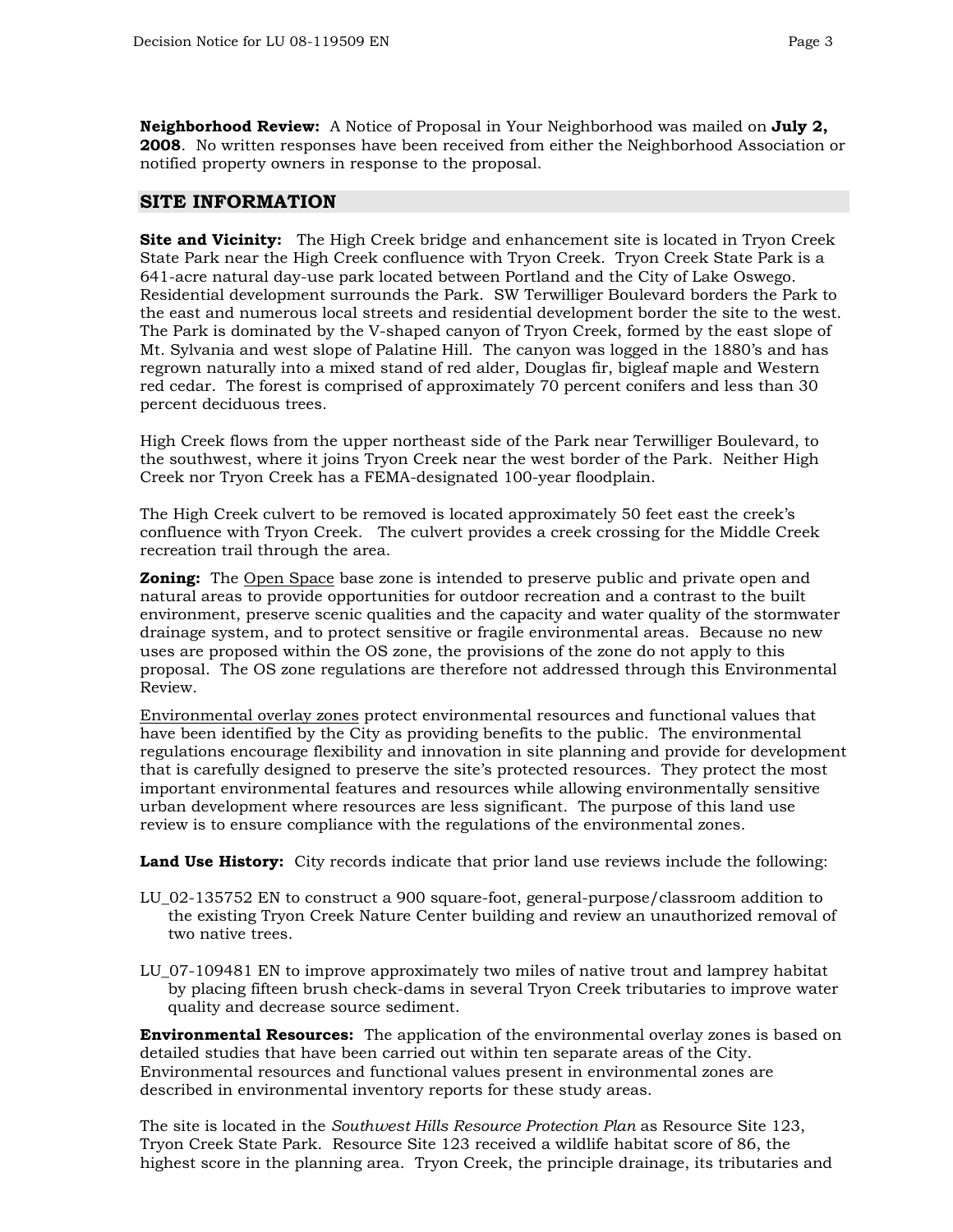adjacent forest cover are of high significance. Listed resources and functional values include fish and wildlife, fish and wildlife habitat, open space, forests, groundwater recharge, perennial creeks, wetlands, scenic and aesthetic views, education and recreation.

Wildlife, plant, animal and fish habitat inventories have been conducted for Tryon Creek State Park since 1987. Over 80 species of birds and small mammals including beaver live in the Park. The sensitive pileated woodpecker also inhabits the area. Uncommon native plant species include the Western wahoo and Pacific yew.

#### **PROJECT ANALYSIS**

Existing Site Condition: High Creek flows down the hill toward Tryon Creek, unrestrained until it encounters the 20-foot long culvert that channels the stream under the Middle Creek Recreation Trail. The area around the culvert is backfilled with soil to create the trail. The culvert is long enough to curtail fish passage from Tryon Creek. The trail widens and splits just north of the culvert, with one path turning south to cross High Creek, and a second path continuing down to a bridge crossing of Tryon Creek to the southwest. The culvert is located approximately 45 feet northeast of High Creek's confluence with Tryon Creek. The stream gradient is gentle in this area, averaging about 0.7 percent, and functions as a depositional area for fine-grained substrate. The Tryon Creek valley widens through this reach, so that Tryon Creek meanders through its floodplain, which includes the subject site.

The youth of the surrounding forest due to past logging practices precludes a natural supply of woody debris to Tryon Creek and its tributaries. Removal of in-stream wood for culvert maintenance also helped deplete creeks of natural wood sources. Wood, in the form of logs, root wads, as well as small branches, is needed to provide complex fish habitat and maintain aquatic and land interactions. Large woody debris jams or clusters of wood piles in creeks are known to provide rearing and protective habitat for young smolts. The lack of wood is believed to be a critical factor contributing to low fish productivity in this creek system. The loss of accumulated large woody debris in creek channels has also resulted in channel erosion that further impairs fish habitat.

Project Proposal: Culvert removal is necessary to allow fish to traverse the upper reaches of High Creek and potentially find new spawning areas. A new, 65-foot long stream channel will be constructed that will widen the bed to match the creek width up and down stream of the culvert area. The banks will be laid back to a more gentle slope.

The bed will be covered with a geotextile fabric overlaid by gravel, rock and wood. Logs and tree stumps will be anchored into the bed and banks to create the needed fish rearing and resting habitat. The banks and surrounding upland area will be planted with native trees, shrubs and groundcovers. For about 35 feet downstream of the new channel, additional rock, gravel and wood will be placed to stabilize the existing splash pool and associated area. Root wads will be placed in two existing downstream creek meanders to further reduce erosion in the area.

Wood will be immobilized in the bank and bed by partially burying it in the new channel bed and banks. Artificial anchoring devices will not be required. Project activities will not change the stream alignment or length. All activities will occur within the existing channel alignment and their principal purpose is to restore natural stream and riparian functions and add stability to the channel.

Approximately 12 cubic yards of soil will be removed from the project area and 15 cubic yards of material will be placed there, primarily as coir-wrapped soil pillows. Soil removed from the creek channel will be spread out over the upland area. This area is not designated as 100-year floodplain on FEMA maps.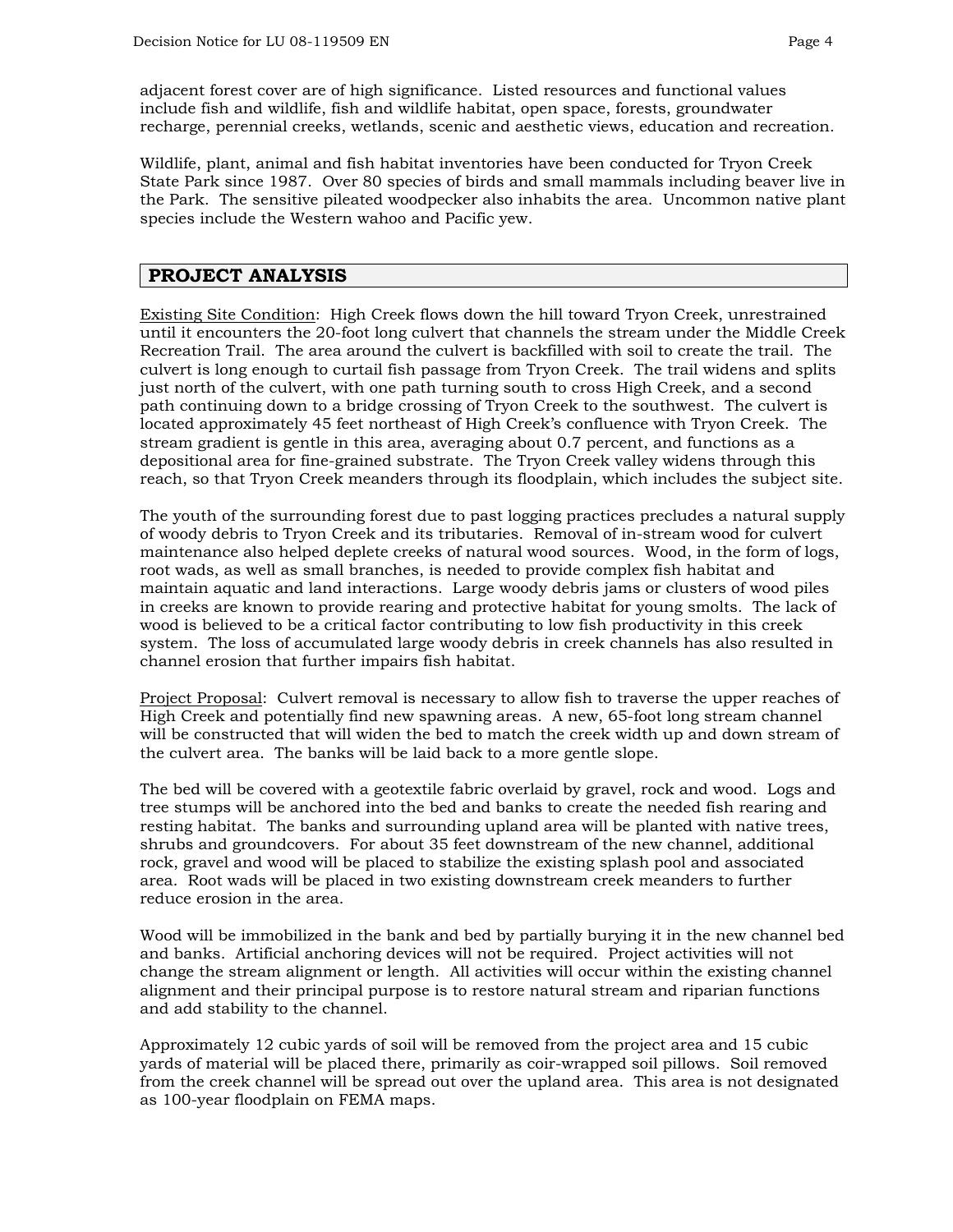Two 12-inch alders must be removed to re-create the stream channel. These trees will be left on-site to increase upland habitat. Large wood, live native trees and weed free soils that are removed for the project will be stockpiled for re-use during site restoration.

The applicant states that native plants and trees outside of the construction area will be undisturbed to the maximum extent practicable. A condition of approval will require that disturbance will not be allowed outside the applicant's disturbance limits shown on the approved site plans.

Construction Management. The project will be constructed during the drier summer months when stream flow in High Creek is at a minimum. A 2-inch diversion pump will be used to direct the flow into a diversion hose. The hose will be located east of the work area, around the project site, and re-introduced to the stream below the work area. The downstream end of the hose will be placed in a "dirt bag," a large, woven burlap bag that will function to capture sediments that wash down through the hose. The dirt bag will be removed prior to release of the stream back into the new channel. A "sedimat," a large square of burlap that is staked to the bed of the creek below the dirt bag (see Ex. C.6). It will function to remove sediments after the dirt bag is removed and stream water flows through the new channel.

The bed of the new channel will be lined with coir fabric, overlain by gravels, boulders, and wood (see Ex. C.3). The new banks will be lined with coir-wrapped soil pillows (See Ex. C.4). Because the newly constructed bed and banks will be lined with coir fabric, very little sedimentation is expected when the water is released.

Construction fencing will be placed around the perimeter of the work area at approximately 50 feet from the stream work area (See Ex. C.5). This area will contain the stream channel, the flow by-pass area, the soil deposition area and the staging area. No work activity may occur outside this limit of disturbance. Construction equipment and materials will be brought to the site on existing paths. Silt fencing will be placed around the materials staging area. The soil deposition area is to be covered with erosion control fabric.

Reconstruction/Planting Plan. All exposed soils will be seeded with a native grass seed mix composed of five different native grass species. A 0.3-acre area surrounding the site will be planted with a mix of 8 native tree species at a rate of 600/acre and 9 native shrub species at a density of 1,000/acre (See Exhibit C.7). In general, wetland/riparian species will be planted in the construction area and the upland area will be planted with conifer forest related species.

The applicant intends to monitor the site for a period of 5 years and maintain plant materials to ensure full revegetation within 10 years. Cutting, mowing and spraying with herbicides will be used to maintain the revegetated site until planted trees and shrubs are established. The applicant will provide monitoring reports for each of the five-year monitoring period.

#### **ZONING CODE APPROVAL CRITERIA**

#### **33.430.250 Approval Criteria for Environmental Review**

An environmental review application will be approved if the review body finds that the applicant has shown that all of the applicable approval criteria are met. When environmental review is required because a proposal does not meet one or more of the development standards of Section 33.430.140 through .190, then the approval criteria will only be applied to the aspect of the proposal that does not meet the development standard or standards.

**Findings:** This resource enhancement project does not meet the standards that 1) exclude excavation or fill within a water body; 2) require no net fill; and 3) require no removal of native vegetation. The approval criteria that apply to the proposed resource enhancement project are found in Section 33.430.250.B.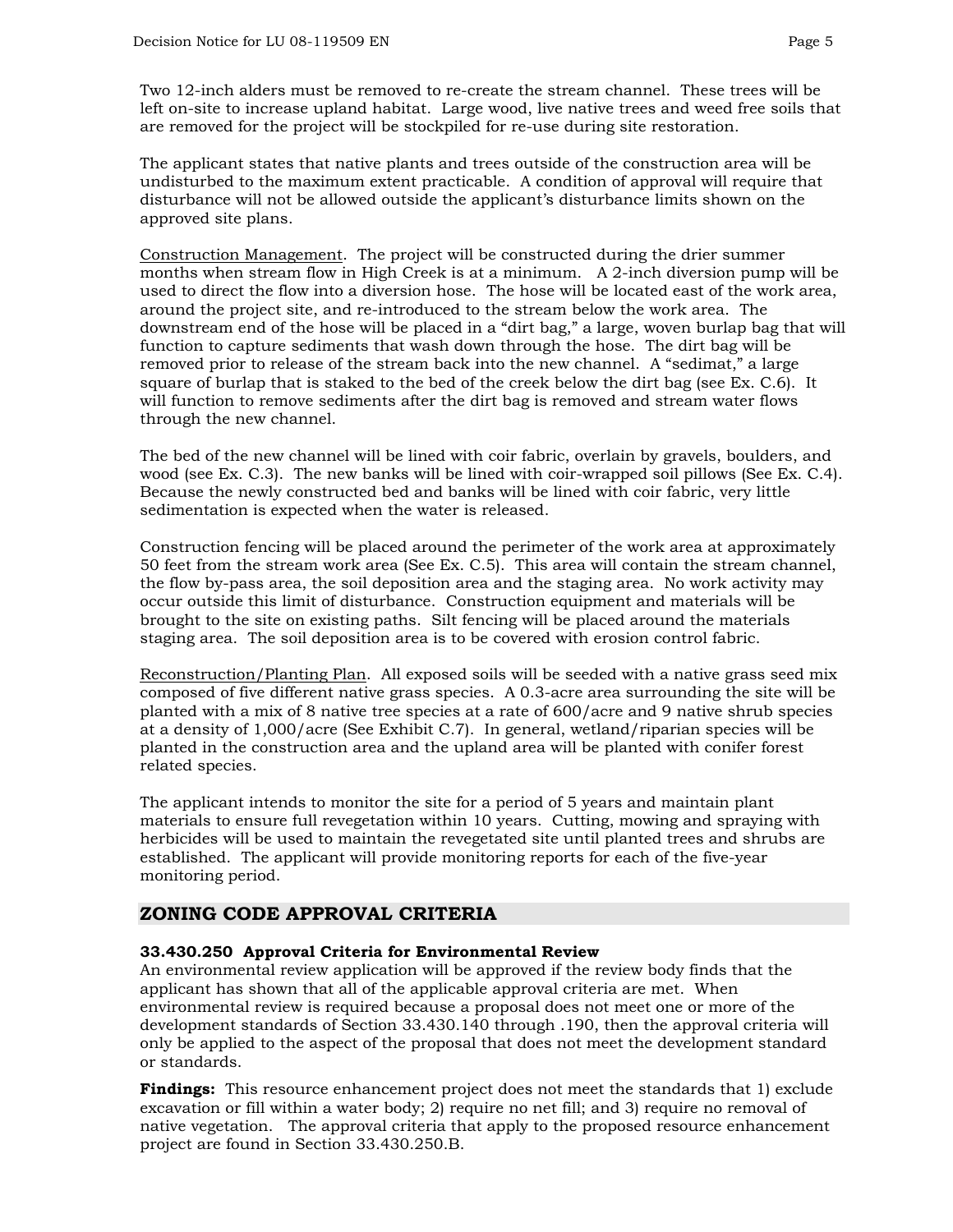**33.430.250.B Resource enhancement projects.** In resource areas of environmental zones, resource enhancement projects will be approved if the applicant's impact evaluation demonstrates that all of the following are met:

#### **1. There will be no loss of total resource area; and**

**Findings:** *This criterion is met* since the project will enhance an existing resource area consisting of a creek and its surrounding upland area. No resource area will be "lost" or changed from its current functions. As described above, a culvert and associated fill will be removed from an existing stream channel and the stream bed and banks will be restored to a natural condition using gravel, woody debris and native vegetation.

#### 2. **There will be no significant detrimental impact on any resources and functional values; and**

**Findings:** *This criterion will be met* by requiring a condition to ensure that no construction vehicles or work activity will occur outside the limits of disturbance as shown on the site plans.

#### **3. There will be a significant improvement of at least one functional value.**

**Findings:** *This criterion is met*, as completing the project will restore complex fish habitat by removing a culvert, which is a fish barrier, and increasing the amount and quality of rearing and refuge habitat available to existing native steelhead, rainbow and cutthroat trout populations.

#### **DEVELOPMENT STANDARDS**

Unless specifically required in the approval criteria listed above, this proposal does not have to meet the development standards in order to be approved during this review process. The plans submitted for a building or zoning permit must demonstrate that all development standards of Title 33 can be met, or have received an Adjustment or Modification via a land use review prior to the approval of a building or zoning permit.

#### **CONCLUSIONS**

The applicant proposes to restore historic native trout populations by removing a fish barrier in High Creek, a tributary of Tryon Creek. The barrier is a culvert that culvert will be replaced with a bridge to support a Park trail crossing over the creek. The stream channel will be restored using gravel, rocks, large wood pieces, and revegetation of the creek banks. The proposal meets the Resource Enhancement Approval Criteria with conditions to keep all disturbance activities located within the proposed disturbance boundaries and to comply with Site Plans  $C.2 - C.7$  approved through this review. The applicant has either met, or will meet with conditions, the Resource Enhancement approval criteria, and this proposal should be approved.

#### **ADMINISTRATIVE DECISION**

**Approval** of an Environmental Review for:

- A resource enhancement project to create fish habitat by removing an existing culvert and its associated fill;
- recreating a new streambed and banks using gravel, large wood and native plants; and
- installing a bridge over the new streambed

All within the Environmental Conservation overlay zone, and in substantial conformance with Exhibits C.1 through C.7, as signed and dated by the City of Portland Bureau of Development Services on July 31, 2008. Approval is subject to the following conditions:

**A. All permits:** Copies of the stamped Exhibits C.2 – C.7 from LU 08-110509 EN and Conditions of Approval listed below, shall be included within all plan sets submitted for permits (building, grading, Site Development, erosion control, etc.). These exhibits shall be included on a sheet that is the same size as the plans submitted for the permit and shall include the following statement, *"Any field changes shall be in substantial conformance with approved Exhibits C.1 through C.5."*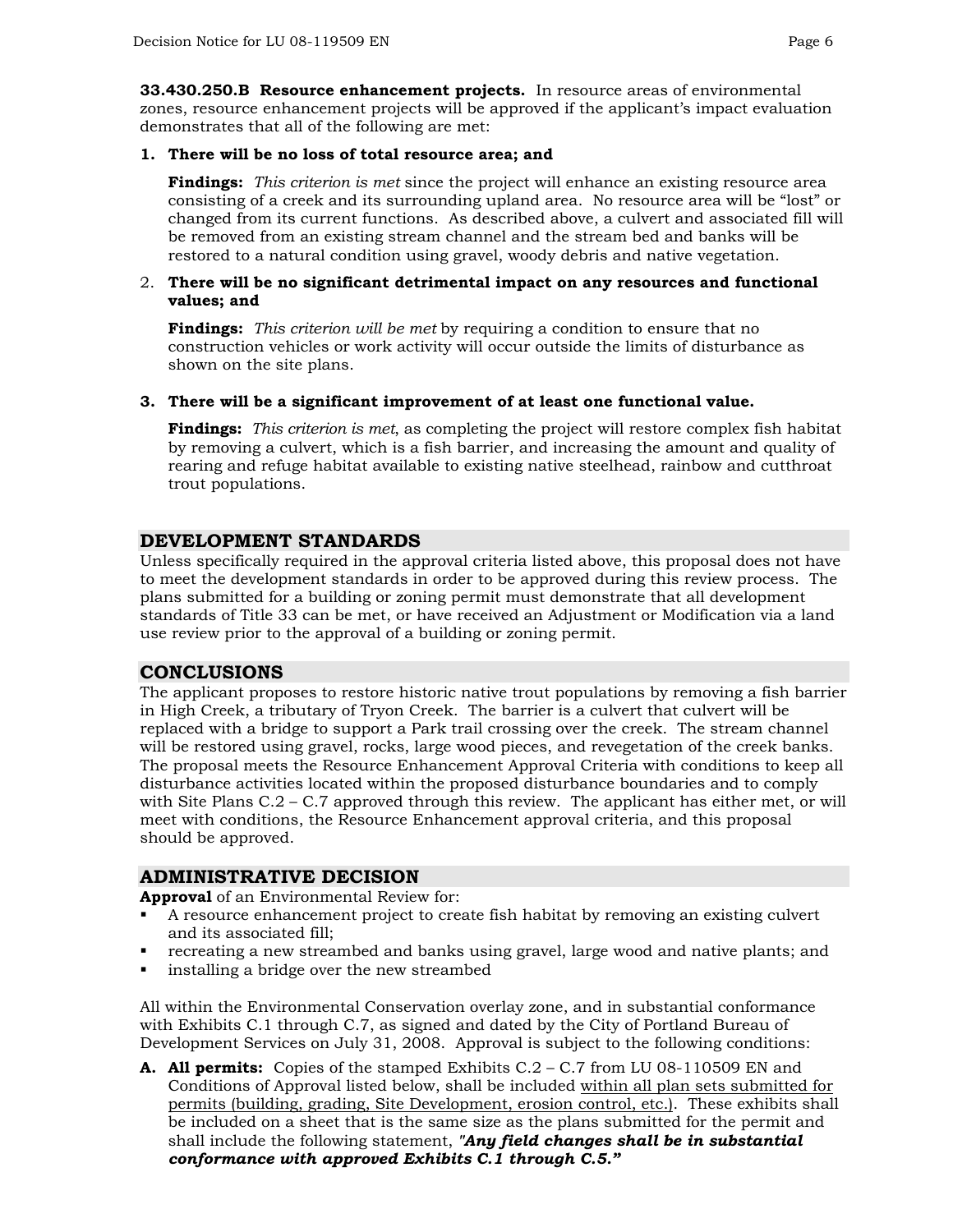#### **B. A Zoning Permit is required to ensure:**

- 1. No mechanized construction vehicles, construction activities of any kind or any soil disturbance are allowed outside the limits of disturbance.
- 2. All construction activities, staging areas, soil deposition areas and vegetation planting for this project shall occur as shown on Site Plan Exhibits C.2 through C.7.

Decision rendered by: <u>With Mark Vlayandell</u> on August 4, 2008 By authority of the Director of the Bureau of Development Services

#### **Decision mailed August 5, 2008**

#### **Staff Planner: Kathy Harnden**

**About this Decision.** This land use decision is **not a permit** for development. A Final Plat must be completed and recorded before the proposed lots can be sold or developed. Permits may be required prior to any work. Contact the Development Services Center at 503-823-7310 for information about permits.

**Procedural Information.** The application for this land use review was submitted on April 1, 2008, and was determined to be complete on June 30, 2008.

*Zoning Code Section 33.700.080* states that Land Use Review applications are reviewed under the regulations in effect at the time the application was submitted, provided that the application is complete at the time of submittal, or complete within 180 days. Therefore, this application was reviewed against the Zoning Code in effect on April 1, 2008.

*ORS 227.178* states the City must issue a final decision on Land Use Review applications within 120-days of the application being deemed complete. The 120-day review period may be waived or extended at the request of the applicant. In this case, the applicant did not waive or extend the 120-day review period.

#### **The applicant provided some of the information contained in this report.**

As required by Section 33.800.060 of the Portland Zoning Code, the burden of proof is on the applicant to show that the approval criteria are met. The Bureau of Development Services has independently reviewed the information submitted by the applicant and has included this information only where the Bureau of Development Services has determined the information satisfactorily demonstrates compliance with the applicable approval criteria. This report is the decision of the Bureau of Development Services with input from other City and public agencies.

**Conditions of Approval.** If approved, this project may be subject to a number of specific conditions, listed above. Compliance with the applicable conditions of approval must be documented in all related permit applications. Plans and drawings submitted during the permitting process must illustrate how applicable conditions of approval are met. Any project elements that are specifically required by conditions of approval must be shown on the plans, and labeled as such.

These conditions of approval run with the land, unless modified by future land use reviews. As used in the conditions, the term "applicant" includes the applicant for this land use review, any person undertaking development pursuant to this land use review, the proprietor of the use or development approved by this land use review, and the current owner and future owners of the property subject to this land use review.

**This decision, and any conditions associated with it, is final.** It may be appealed to the Oregon Land Use Board of Appeals (LUBA), within 21 days of the date the decision is mailed, as specified in the Oregon Revised Statute (ORS) 197.830. Among other things, ORS 197.830 requires that a petitioner at LUBA must have submitted written testimony during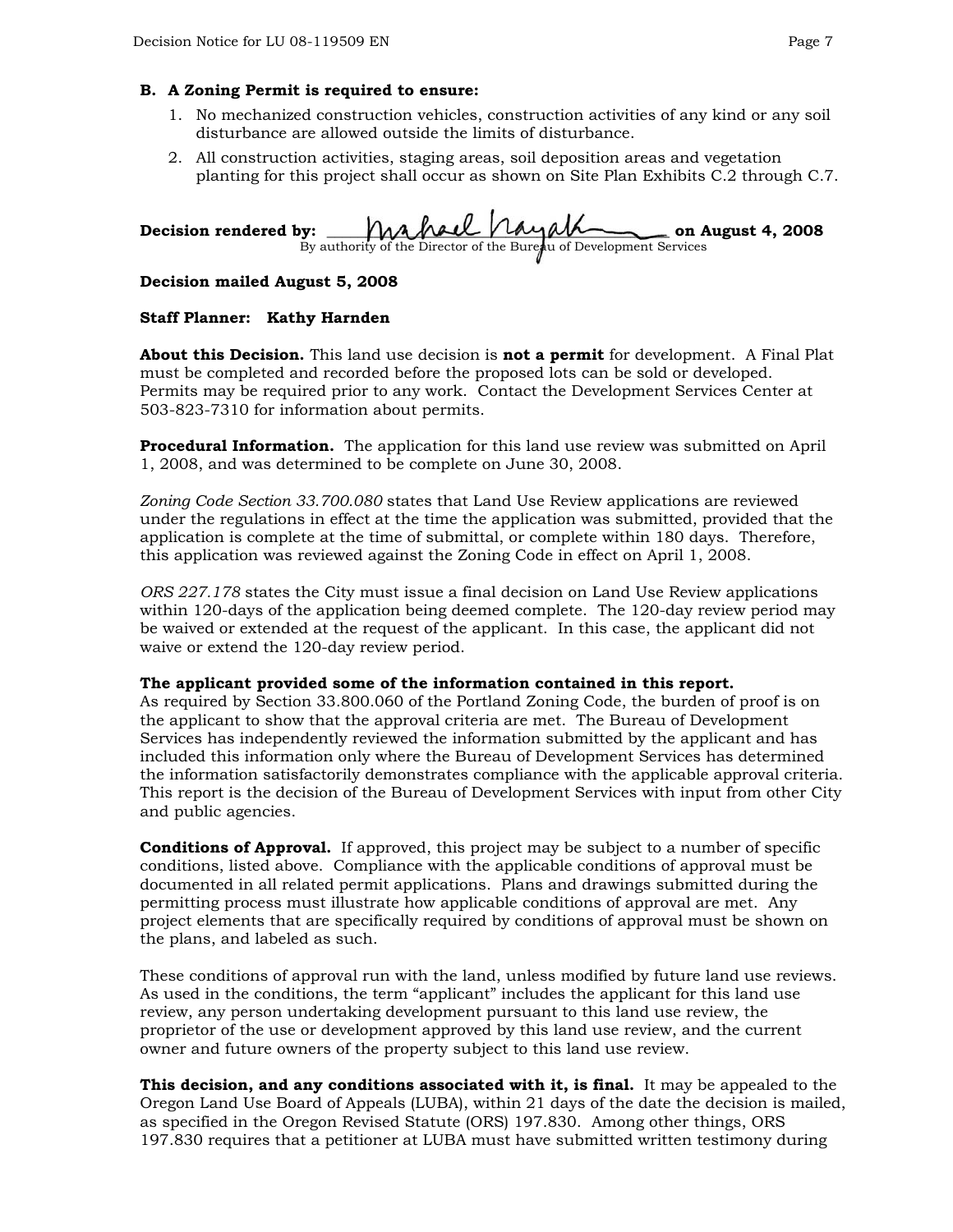the comment period for this land use review. You may call LUBA at 1-503-373-1265 for further information on filing an appeal.

[The file and all evidence o](http://www.portlandonline.com/)n this case are available for your review by appointment. Please contact the receptionist at 503-823-7967 to schedule an appointment. Copies of all information in the file can be obtained for a fee equal to the cost for such services. You may also find additional information about the City of Portland and City Bureaus, as well as a digital copy of the Portland Zoning Code, by visiting the City's homepage on the Internet at www.portlandonline.com.

#### **Recording the final decision.**

If this Land Use Review is approved, the final decision must be recorded with the Multnomah County Recorder. A building or zoning permit will be issued only after the final decision is recorded. The final decision may be recorded on or after **August 6, 2008 – (the first weekday following issuance of this decision).**

The applicant, builder, or a representative may record the final decision as follows:

- By Mail: Send the two recording sheets (sent in separate mailing) and the final Land Use Review decision with a check made payable to the Multnomah County Recorder to: Multnomah County Recorder, P.O. Box 5007, Portland OR 97208. The recording fee is identified on the recording sheet. Please include a self-addressed, stamped envelope.
- In Person: Bring the two recording sheets (sent in separate mailing) and the final Land Use Review decision with a check made payable to the Multnomah County Recorder to the County Recorder's office located at 501 SE Hawthorne Boulevard, #158, Portland OR 97214. The recording fee is identified on the recording sheet.

For further information on recording, please call the County Recorder at 503-988-3034 For further information on your recording documents, please call the Bureau of Development Services Land Use Services Division at 503-823-0625.

**Expiration of this approval.** An approval expires three years from the date the final decision is rendered unless a building permit has been issued, or the approved activity has begun.

Where a site has received approval for multiple developments, and a building permit is not issued for all of the approved development within three years of the date of the final decision, a new land use review will be required before a permit will be issued for the remaining development, subject to the Zoning Code in effect at that time.

Zone Change and Comprehensive Plan Map Amendment approvals do not expire.

**Applying for your permits.** A building permit, occupancy permit, or development permit may be required before carrying out an approved project. At the time they apply for a permit, permittees must demonstrate compliance with:

- All conditions imposed herein;
- All applicable development standards, unless specifically exempted as part of this land use review;
- All requirements of the building code; and
- All provisions of the Municipal Code of the City of Portland, and all other applicable ordinances, provisions and regulations of the City.

#### **EXHIBITS**

#### NOT ATTACHED UNLESS INDICATED

- A. Applicant's Statement
	- 1. Applicant's submittal dated April 1, 2008
	- 2. Applicant's submittal dated June 13, 2008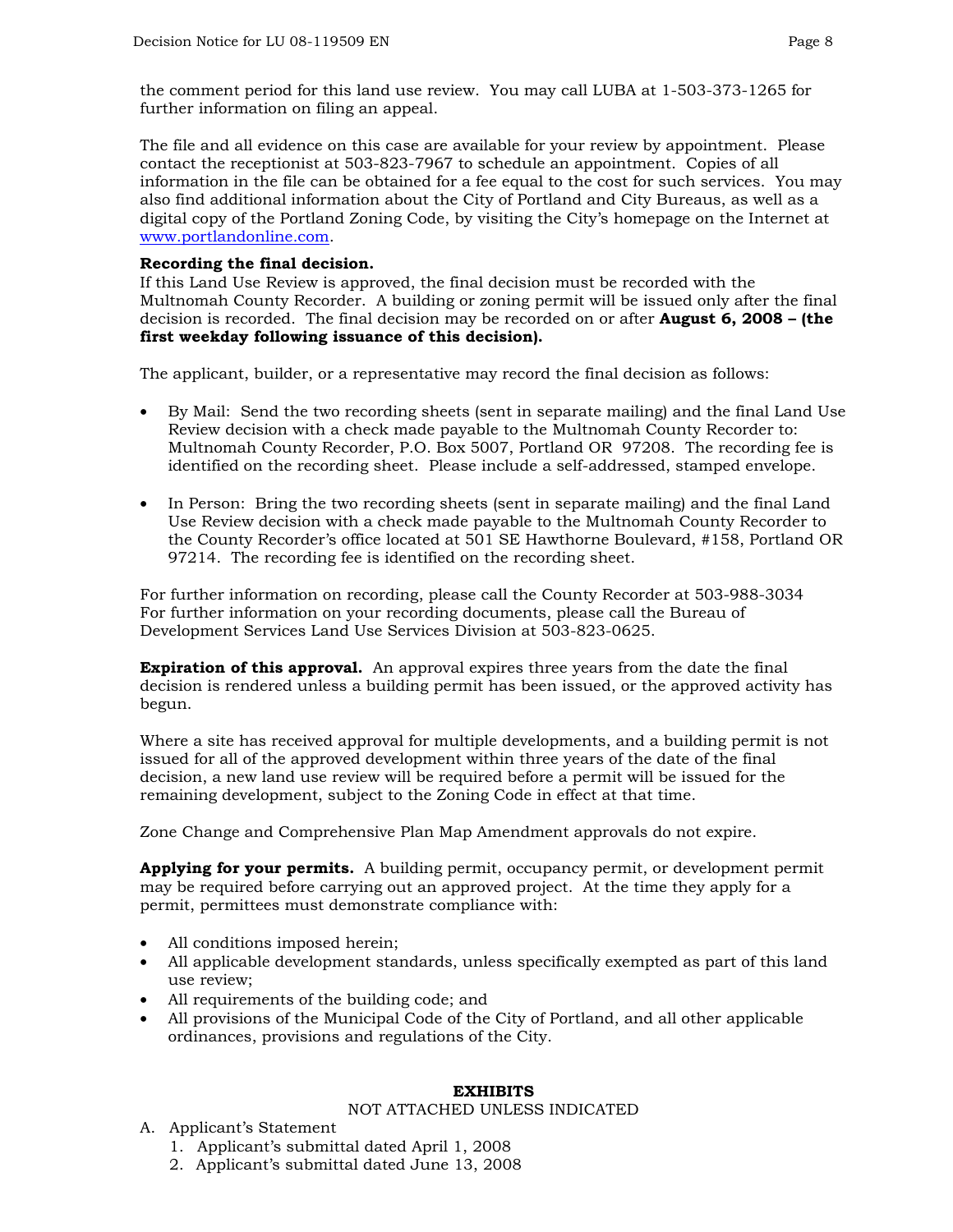- B. Zoning Map (attached)
- C. Plans/Drawings:
	- 1. Existing Conditions Site Plan
	- 2. Proposed Bridge and Stream Channel Site Plan (attached)
	- 3. Proposed New Creek Channel Details Site Plan (attached)
	- 4. Proposed Bed and Banks Detail (attached)
	- 5. Construction Management Site Plan (attached)
	- 6. Erosion Control Plan (attached)
	- 7. Restoration Plantings Site Plan (attached)
- D. Notification information:
	- 1. Mailing list
	- 2. Mailed notice
- E. Agency Responses:
	- 1. Bureau of Environmental Services
	- 2. Site Development Review Section of BDS
	- 3. Bureau "No Comments" List
- G. Other:
	- 1. Original LU Application
	- 2. Site History Research

**The Bureau of Development Services is committed to providing equal access to information and hearings. If you need special accommodations, please call 503-823-0625 (TTY 503-823-6868).**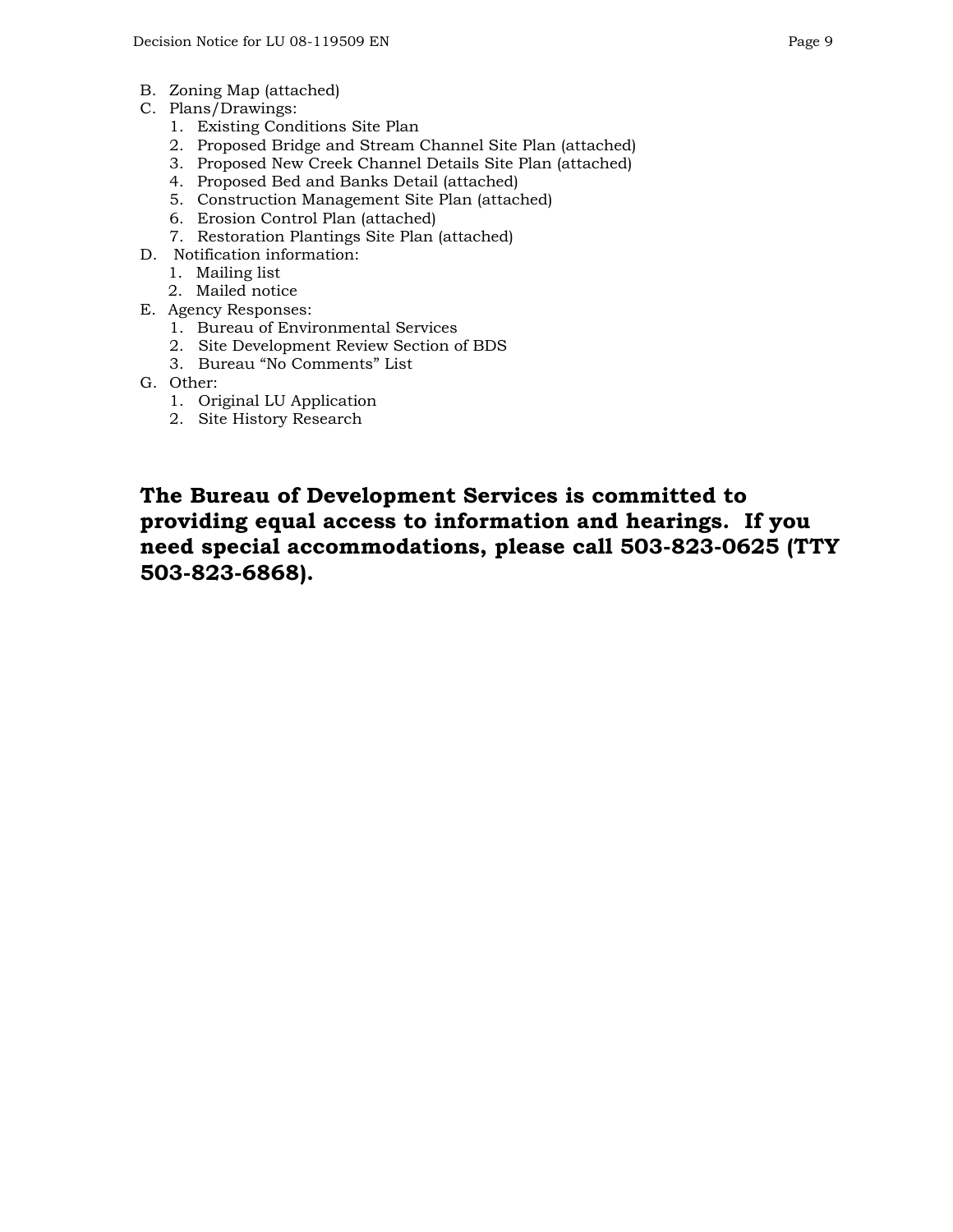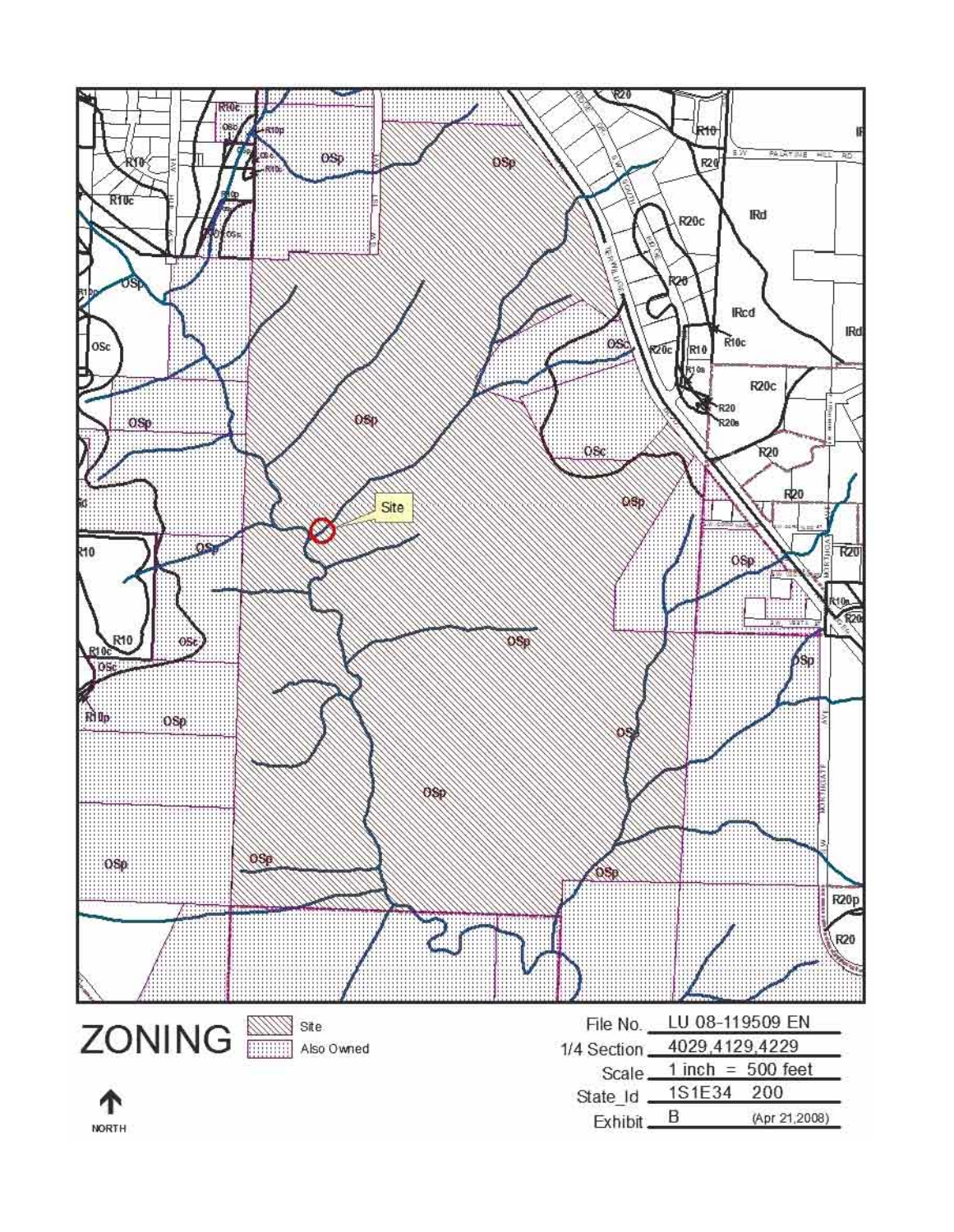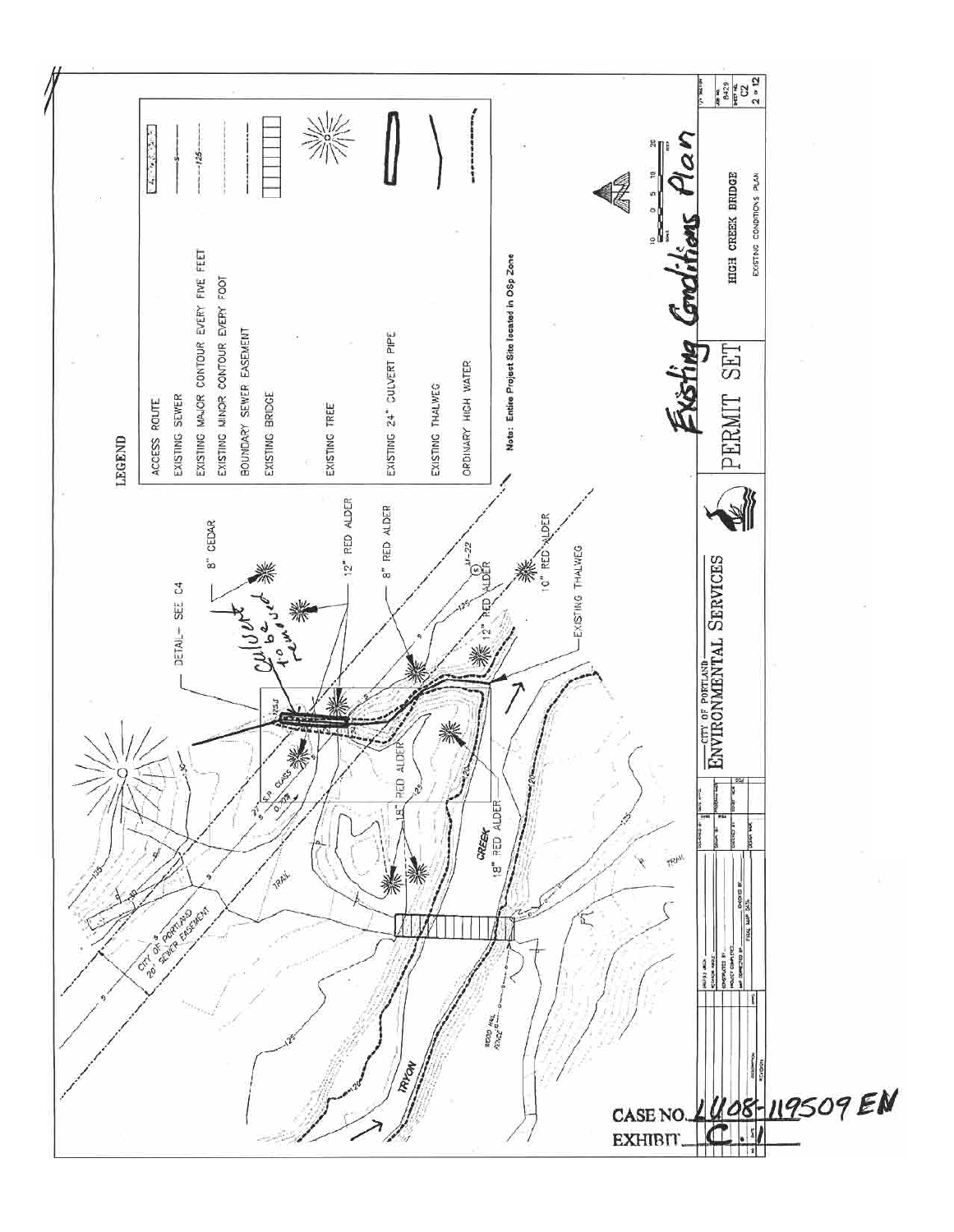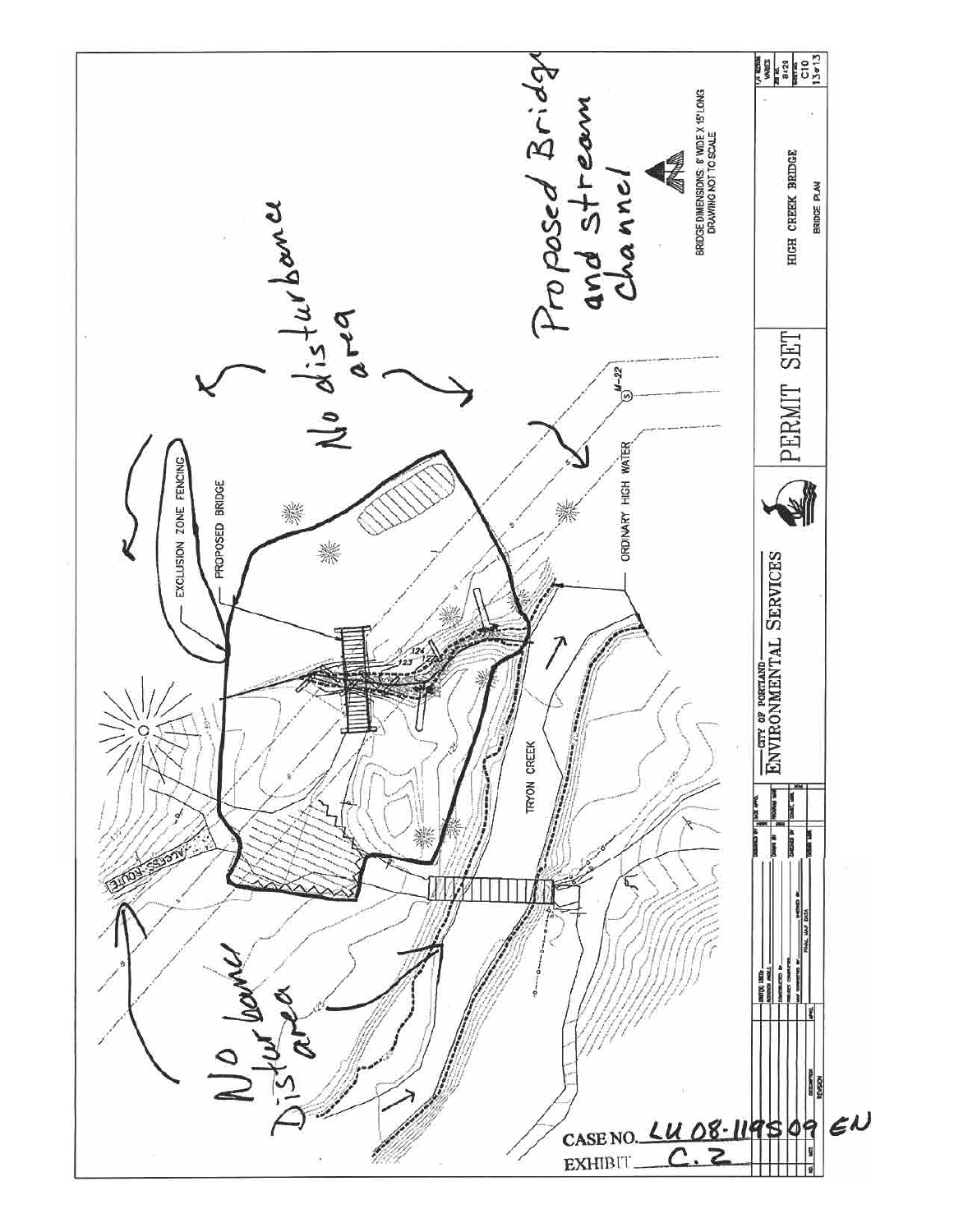

 $ex. C-3$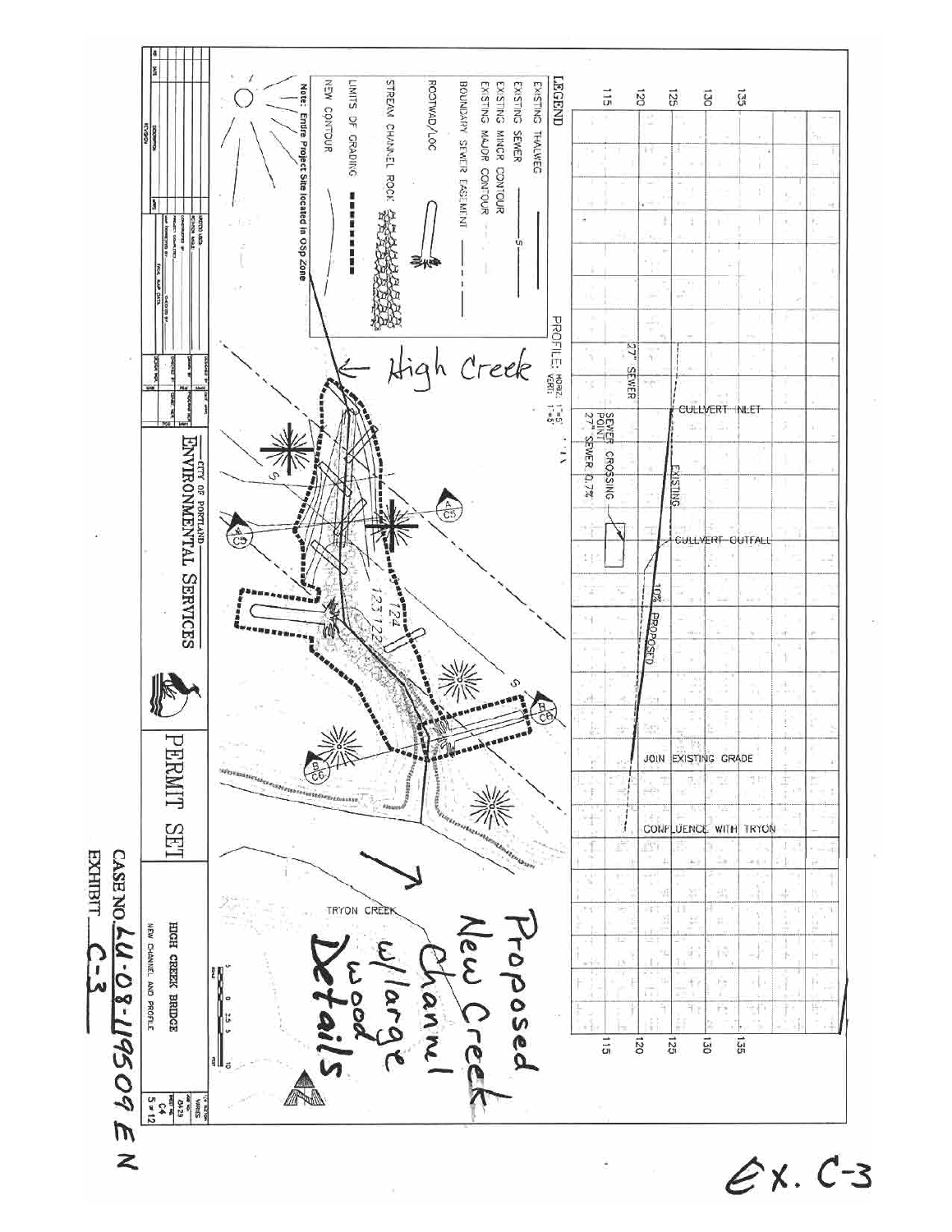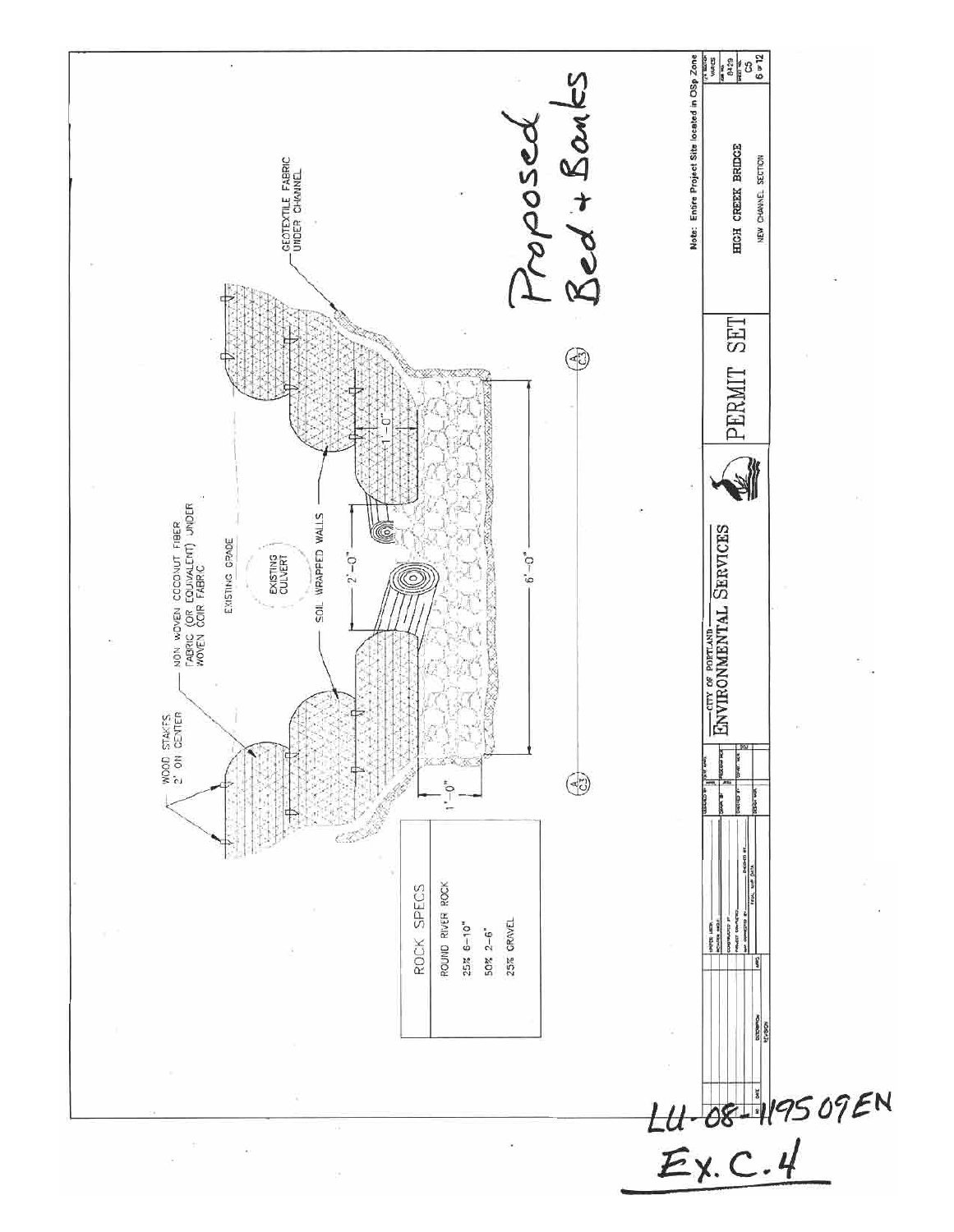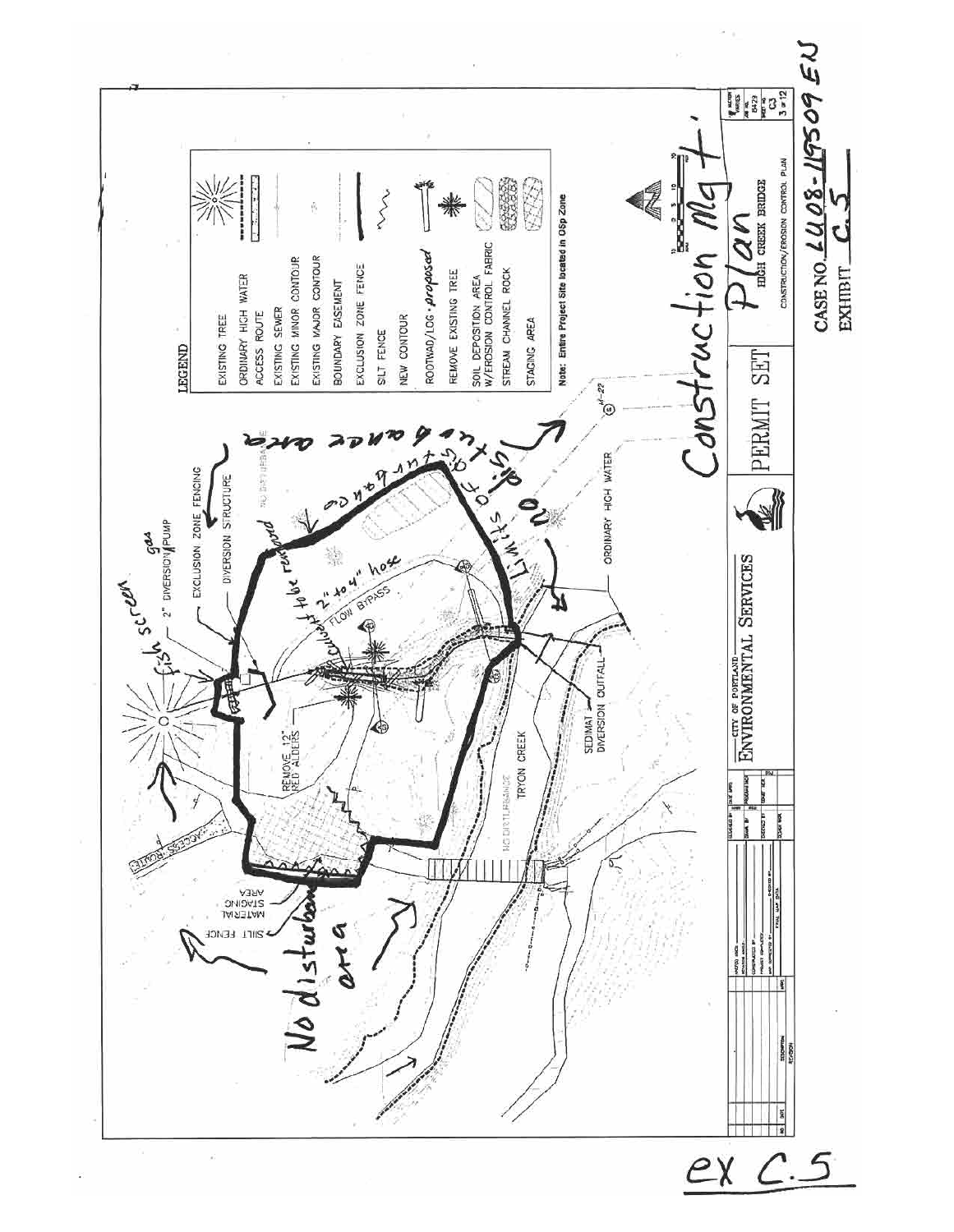